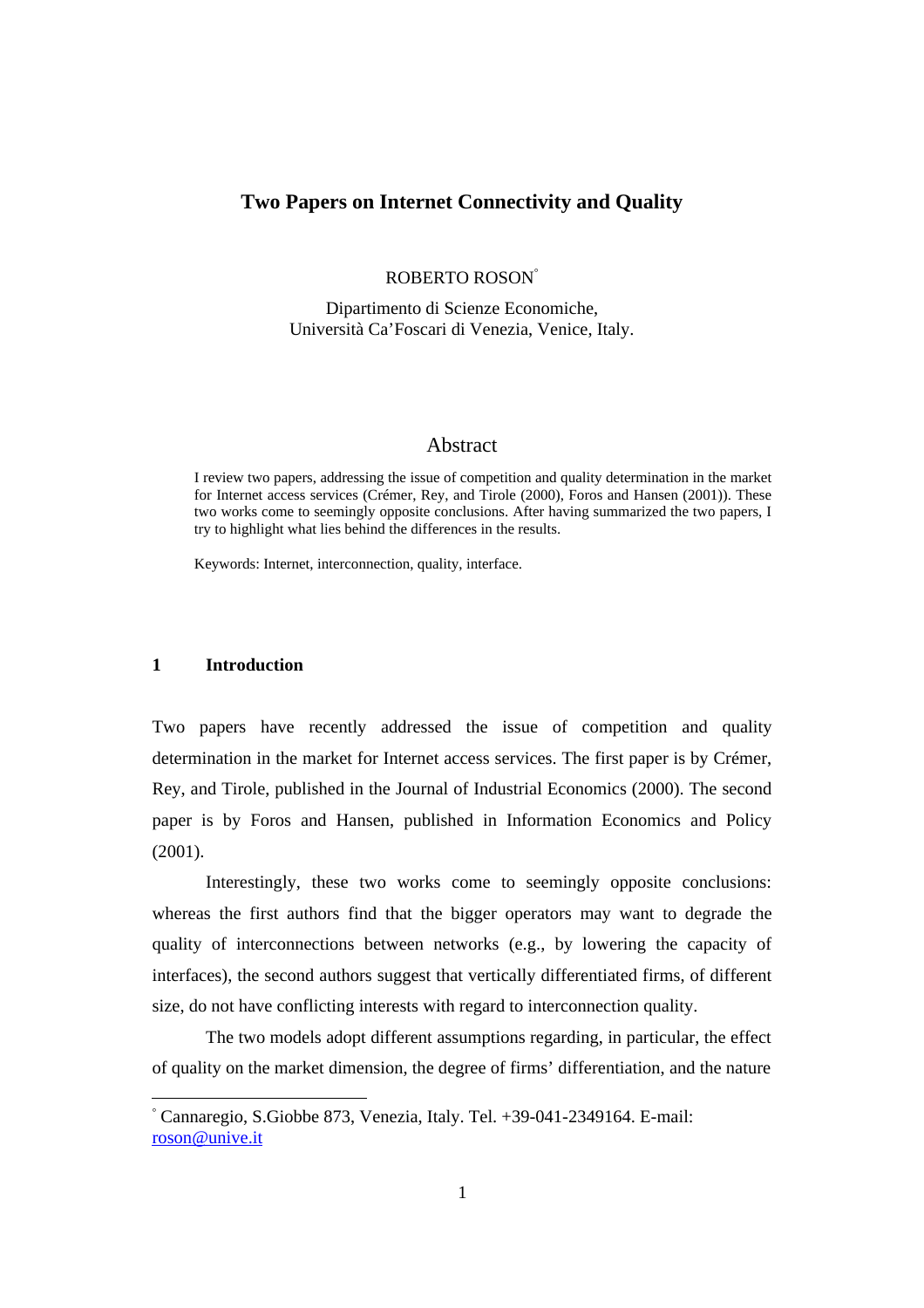of strategic instruments. Nonetheless, their findings are comparable, especially if vertical differentiation in the Foros-Hansen model is interpreted as the effect of the size of an installed base of customers.

In this review, I provide a summary of these two works and then I try to make a synthesis of the different positions, with the aim of highlighting what lies behind the differences in the results. I claim that the difference is driven by alternative hypotheses on the overall market size, which is variable in first paper but fixed in the second one.

Since Internet is an expanding business, the first approach seems to be more realistic. Nonetheless, it fails to address the heterogeneity of network services and the dynamic implications of the growing number of Internet subscribers.

#### **2 Paper #1: Connectivity in the Commercial Internet**

The first paper deals with the "backbone" market in the Internet. Backbones constitute the top layer of the Internet hierarchical structure: users send/receive data to/from service providers (ISPs), then the providers communicate between themselves mainly through high-speed, high-capacity backbone connections.

Backbones are traditionally operated on the basis of "bill and keep" schemes: they reciprocally accept to route all traffic that is destined to their own customers (exchanged through public or private interfaces), and there are no charges applied between backbone operators.

Crémer, Rey, and Tirole stress, "connectivity requires cooperation among firms that are otherwise competitors. They must reach bilateral agreements on the locations and capacities of interfaces, and on the financial terms through which they exchange traffic". The paper focuses on the determinants of these agreements, highlighting the role played by the installed base of customers. To this end, the authors adopt and adapt the well-known model by Katz and Shapiro (1985).

The simplest version of the model considers a duopoly, in which the quality of service of backbone  $i$ , affecting the users willingness to pay<sup>1</sup>, is specified as:

(1) 
$$
s_i = v[(\beta_i + q_i) + \theta(\beta_j + q_j)]
$$

<sup>&</sup>lt;sup>1</sup> Consumer surplus is defined as  $CS = T + s_i - p_i$ , where the parameter *T* is uniformly distributed in the population, giving raise to an aggregate linear demand curve.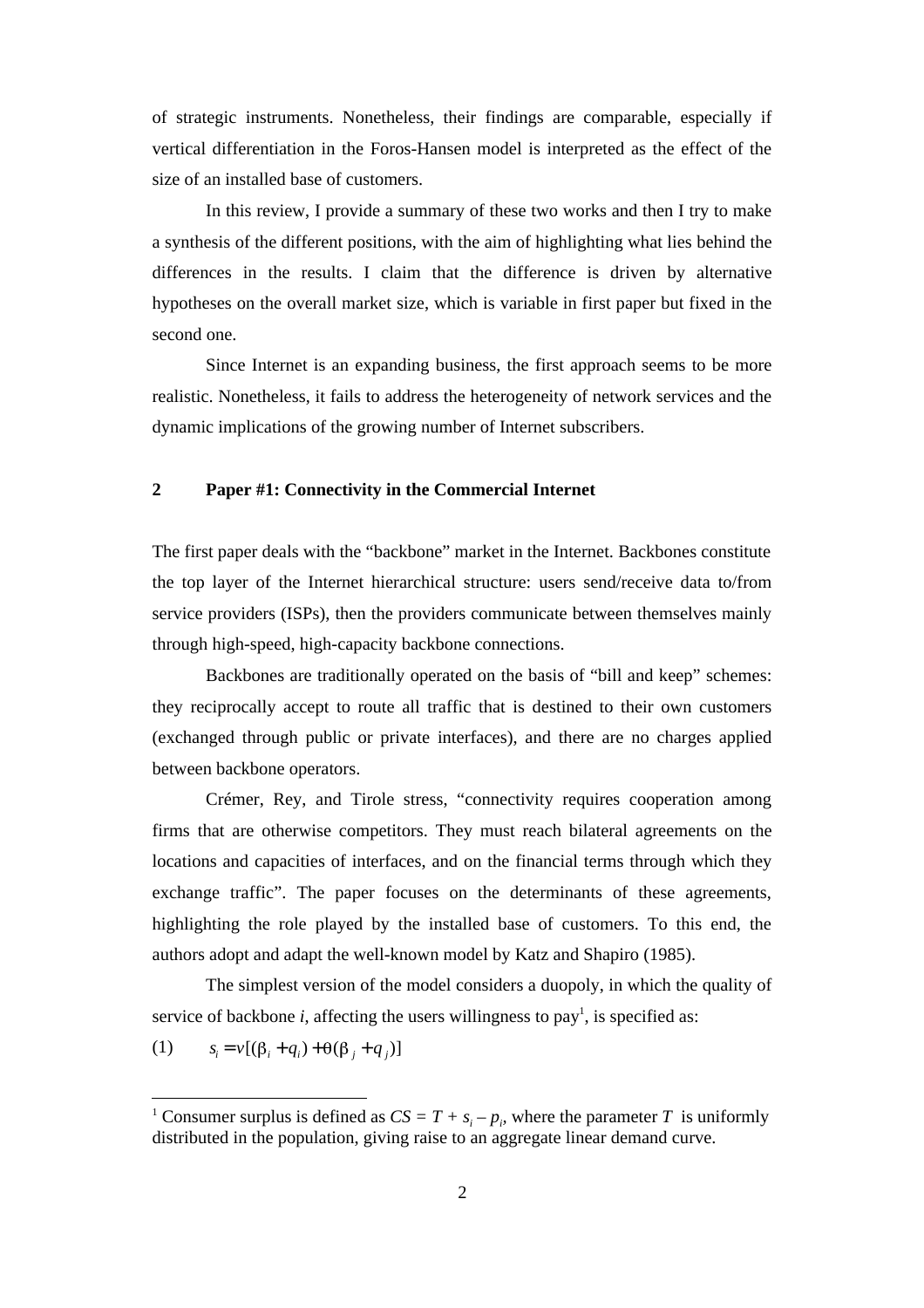where  $\nu$  is a valuation parameter, the  $\beta s$  refer to the number of pre-existing users, and the *qs* stand for the number of new users, subscribing either to backbone *i* or to *j*.  $\theta$  is a parameter, reflecting the quality of interconnection. It is comprised between zero and one: if it is zero, users of the backbone *j* are unreachable by *i*-users; if it is one, there are no qualitative differences between inter- and intra-backbone connections.

The duopolists play the following game: first, they independently choose a value for the parameter  $\theta$ , and the lower value determines the actual interconnection quality; second, they set quantities (à la Cournot) for backbone services, so that *new* users choose where to subscribe, with no a priori preferences (in equilibrium, the choice is driven by an indifference condition, if both *q*s are strictly positive).

Some remarks are in order here. Old users are *captive* and the competition is for attracting new subscribers. The authors justify this choice with the existence of large switching costs. However, if the subscription is a long term engagement, the users choice would be better specified in an intertemporal context. Indeed, the authors shows that, when connectivity is not perfect, the largest backbone becomes dominant in the market for new users. This would mean that the large operator becomes larger over time. Non-myopic users may anticipate all this and subscribe immediately to the main operator.

The authors demonstrate that the largest backbone chooses a lower interconnection quality, since this is a decreasing function of the *difference* in size of the installed bases. This result is due to two effects. First, a better interconnection quality raises the users' valuation of both backbones (because of network externalities, there is a demand expansion effect). Second, the two networks become more similar when connectivity is improved (the small network gains more in terms of access<sup>2</sup>, that is, a differentiation effect). Since the two mechanisms influence the largest operator's profits in opposite ways, whereas they are both positive for the small backbone, the former chooses a lower interconnection quality (thereby determining the actual quality).

This insight is confirmed in a series of variant of the basic model in which: (1) quality is chosen cooperatively in a Nash bargain with side transfers, (2) the operators

 $2^2$  For example, suppose that one network has 50 subscribers and another one 100. If they choose to interconnect (perfectly), the smaller network can offer access to 150 subscribers (+200% from its own base), whereas the bigger network can expand its access potential by only 50%.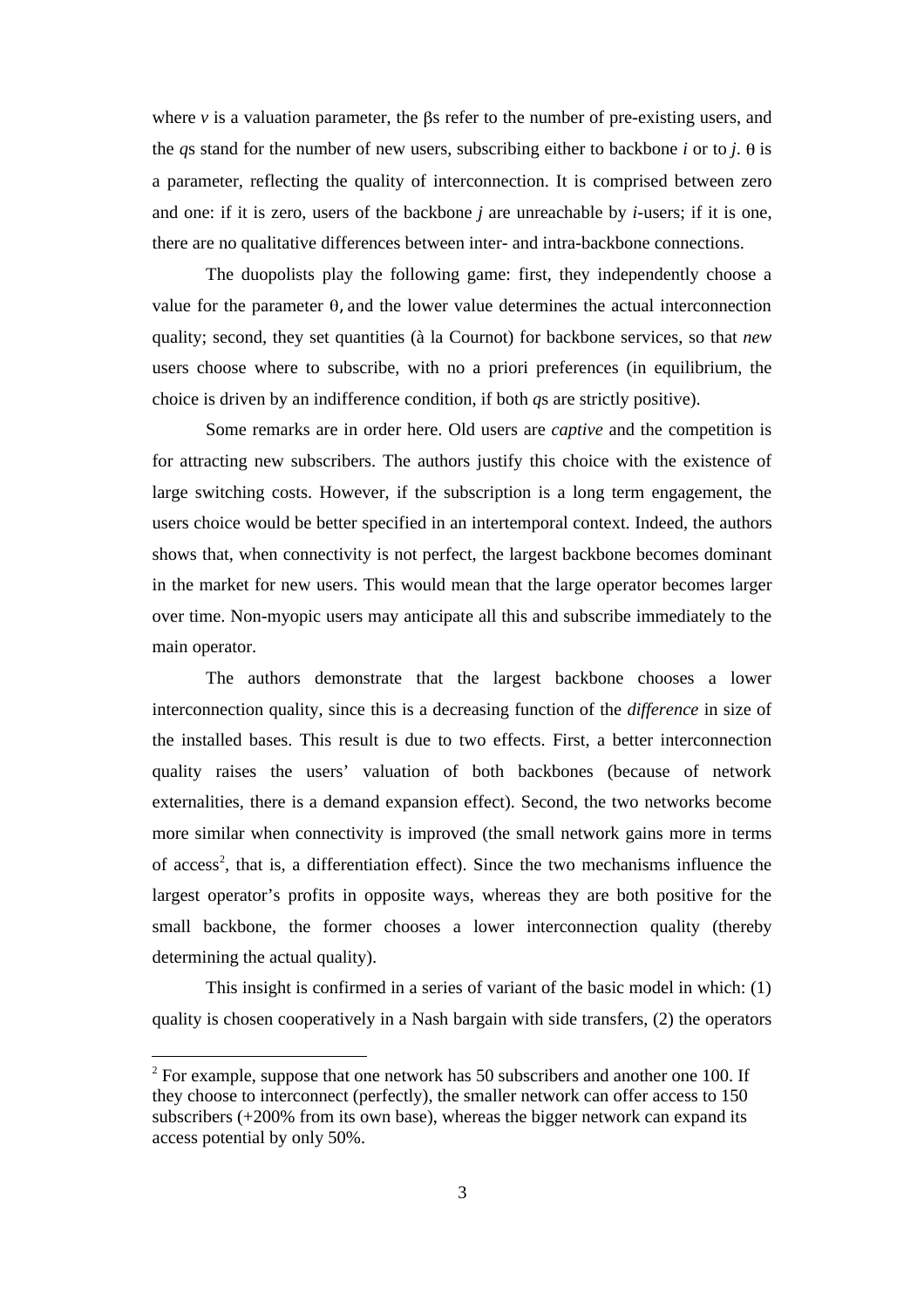play Bertrand in last stage of the game, (3) quality is endogenously determined on the basis of a chosen interface capacity, giving rise to traffic congestion.

The authors then turn to a more elaborated version of the model, considering four competitors that are initially assumed to have equal market shares. Because of this initial symmetry, none of the competitors would have incentives to set a poor interconnection quality. A merger between two operators is subsequently considered. The question then becomes: does the merger induce the largest operator to act anticompetitively, through a deterioration of its interconnection quality?

Observe that, by lowering quality in one interface, a large operator could benefit from a differentiation effect, but at the same time both interconnected backbones would loose demand vis-à-vis all other operators.

The authors claim that the big backbone would never choose a "global deterioration strategy", that is, lowering quality in all its interfaces. Instead, a "targeted degradation strategy", that is, directed towards only one of the smaller competitors, is said to be profitable: "If the other backbone does not provide any transit services," (and the paper discusses at length why this may indeed be the case) "the degradation strategy creates an asymmetry between the dominant backbone (who can offer access to three-fourth of the installed base) and the target (who can offer access to only half of the installed base).

# **3 Paper #2: Competition and Compatibility among Internet Service Providers**

The second paper consider a situation very similar to the duopoly model in the first paper, although the authors make no explicit reference to the backbone infrastructure, but only to some generic "service providers" (ISPs), giving access to the Internet.

Here, however, services are both vertically and horizontally differentiated. Following a conventional Hotelling framework, two competitors are virtually located at the two extremes of a segment, along which consumers with unitary demand are uniformously distributed. The utility obtained by a consumer, located in  $x$ , and subscribing to an ISP *i*, located in  $x_i$ , is defined as<sup>3</sup>:

<sup>&</sup>lt;sup>3</sup> I have changed the notation here, to make it homogeneous with the notation adopted in (1).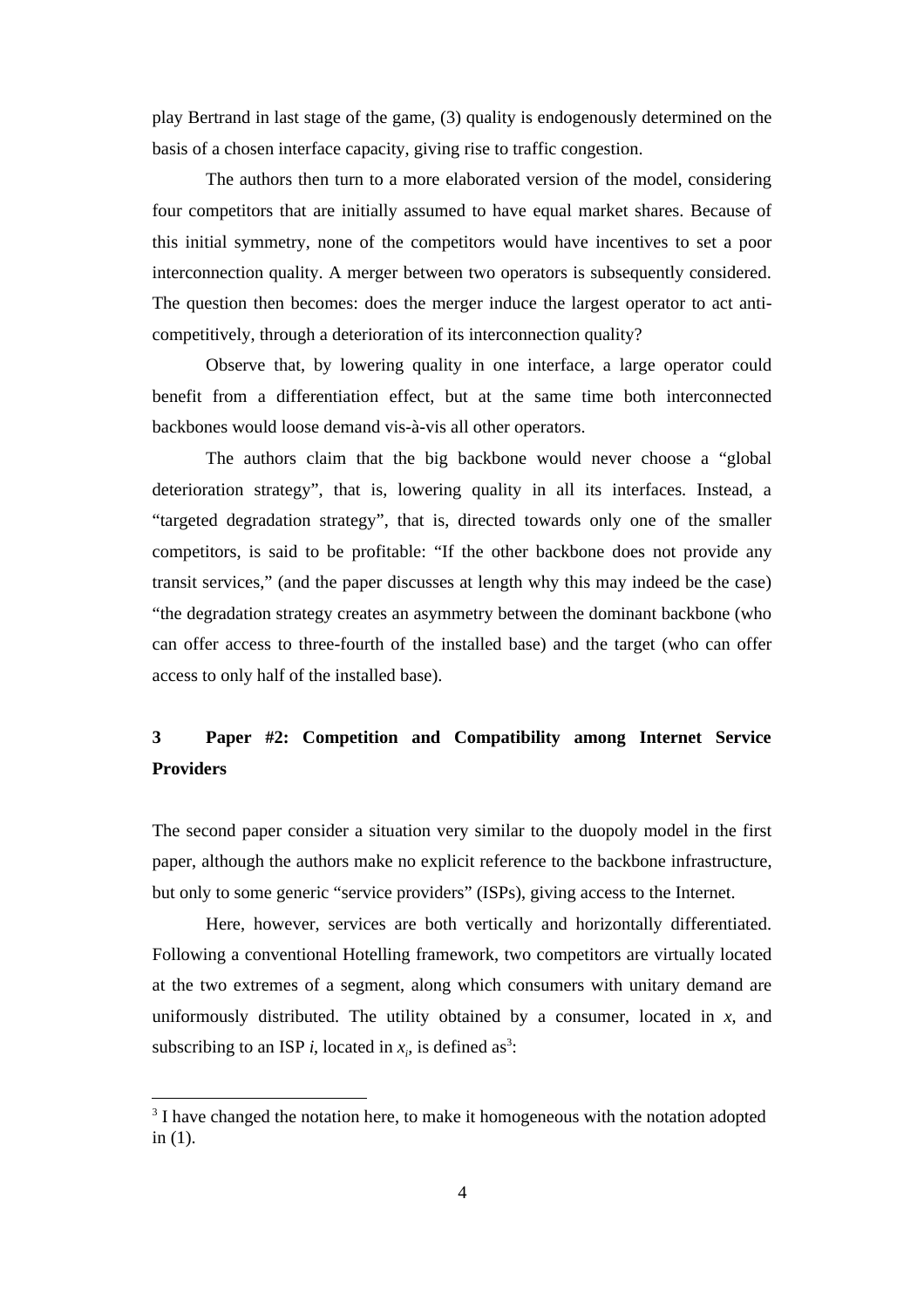(2)  $U_i = w_i + t|x - x_i| + v(q_i + \theta q_i) - p_i$ 

where: *w* is an "intrinsic" quality parameter, *t* is the Hotelling transport factor, *v* is a valuation parameter, *q* stands for the number of subscribers of network *i* or *j*, is the parameter of interconnection quality, as in  $(1)$ , and  $p_i$  is the subscription fee. As usual, each consumer chooses the network associated with the highest utility level. Parameters values are set in such a way that all consumers subscribe to one of the two ISPs. It is also assumed that there exists a consumer located at the boundary of the two market areas, which is indifferent about subscribing one network or the other (the authors focus only on interior solutions).

A game is played by the two firms. First, they cooperatively choose the level of the quality parameter in the range  $0-1$  ( $0 =$  disconnected networks,  $1 =$  fully integrated networks). Second, they autonomously set (à la Bertrand) the subscription fees.

Solving backwards, the market share of the ISP *i* is found to be:

(3) 
$$
\frac{q_i}{q_i + q_j} = \frac{1}{2} + \sigma(w_i - w_j) - \sigma(p_i - p_j)
$$

$$
\sigma = 1/(2t - 2v(1 - \theta))
$$

Therefore, a better interconnection quality (or a lower sensitivity to network externalities) turns out to be equivalent to a higher degree of product differentiation. This implies that the two operators will choose the highest interconnection quality if this gives raise to negligible investment costs.

More surprisingly, the marginal profit associated to a change in the quality is *equal* for the two firms, which therefore always agree when choosing the characteristics of the network interface. This result comes from the overlapping of two effects: a price effect, which is positive for both ISPs (because a higher quality raises the consumers' valuation), and a market share effect, which has opposite sign for the two operators. In particular, the market share of the smaller network increases and the market share of the bigger network decreases. The first effect is dominant and sufficiently larger, for the bigger operator, to ensure the equality in the marginal profits.

When the costs of interconnection quality are increasing and convex, the quality level is found by equating marginal profits and marginal investment costs. The level chosen by the two competitors can then be compared with the socially optimal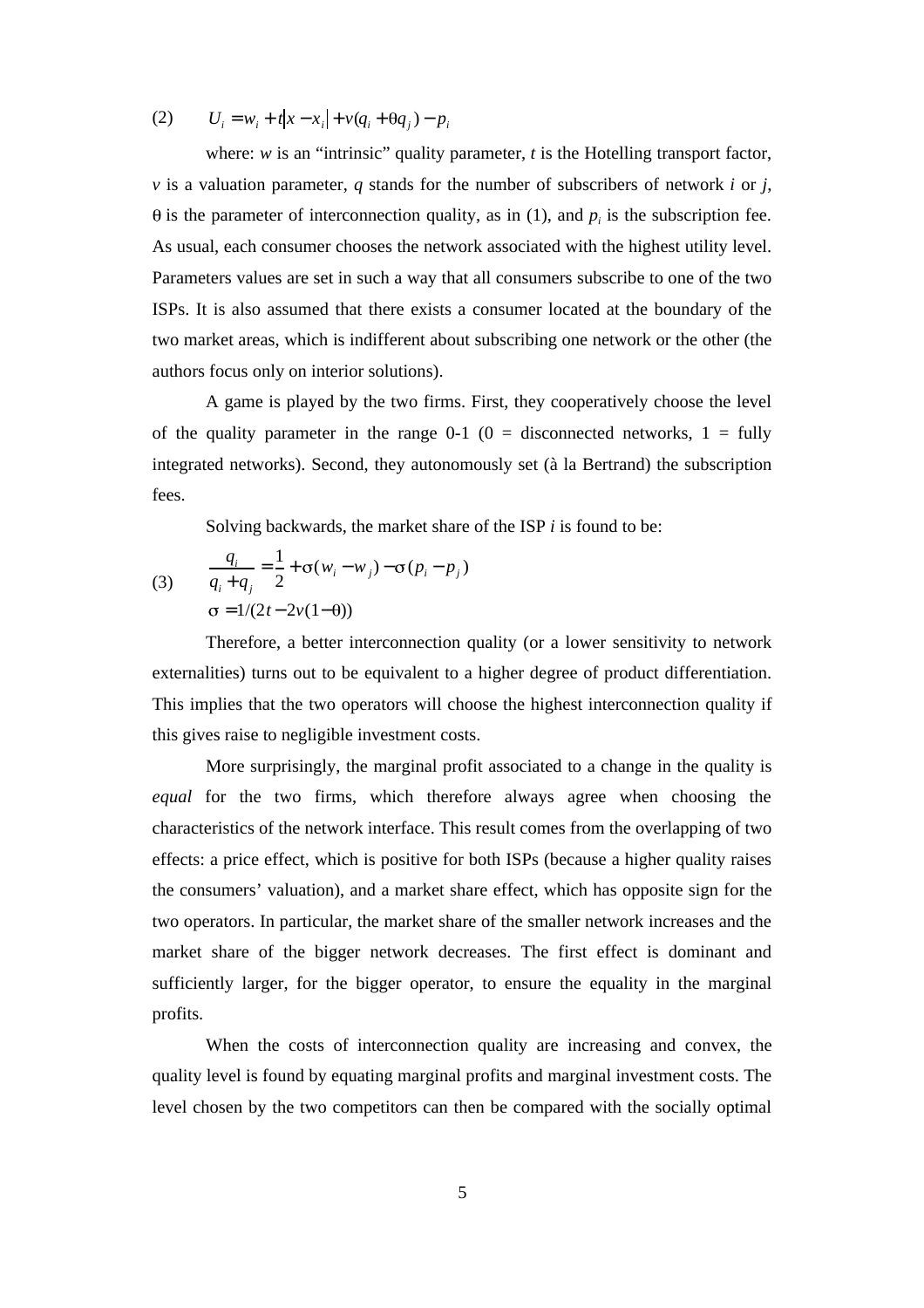one, obtained by maximizing customer gross surplus minus total production cost.

In this model the quality level chosen by the two firms exceeds the socially optimal one. This is due to a strategic externality. Each firm raises its price twice: because of higher consumers' valuations, and because of the other competitor's price increase (prices are strategic complements).

### **4 A Synthesis**

Different results are driven by different hypotheses, but not all differences are directly responsible for dissimilar (qualitative) findings.

Some diversity in basic assumptions is more superficial than substantial. For example, Crémer, Rey and Tirole consider only competition for new customers, whereas – in principle – customers may switch network in the Foros and Hansen paper. However, it is sufficient to reinterpret the quality differential  $w$  in the latter paper as the valuation of the installed base (locked-in), and the consumers distributed in the Hotelling segment as new subscribers, to make the two models directly comparable in this respect.

Another obvious difference regards the nature of instruments (quantity vs. price) used in the second stage of the game, after the selection of the interconnection quality. It may be useful to think about the impact of an improved quality on profits as coming from two sources: the higher customers' valuation, and the change in the strategic behavior of the competitor. This secondary effect is different in the two cases, because quantities are strategic substitutes, whereas prices are strategic complements.

Still, this is not the primary determinant of the different outcomes, since in both cases the competitor who get a differential advantage gains a larger market share. The key element is the market expansion effect, triggered by a quality enhancement: this is present in the first paper, where an aggregate demand function (sensitive to quality) is used, but absent in the second paper, where the total number of subscribers is constant.

To see this, consider a simple variant of the Hotelling duopoly, in which the two markets are detached and there may be consumers not subscribing to either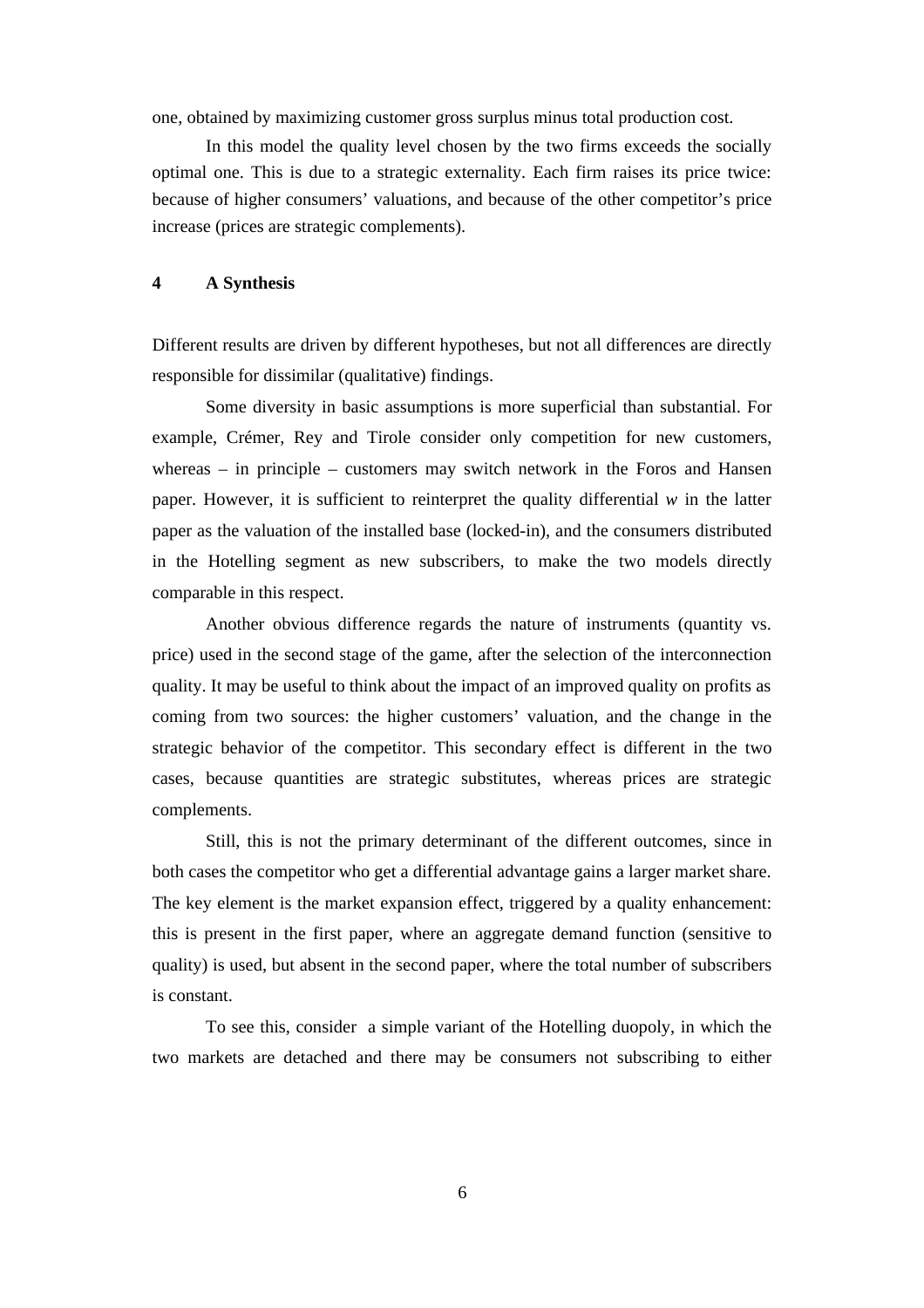network<sup>4</sup>. When quality is improved, new customers may be captured by the two ISPs, so each individual market expands. However, since the smaller network always gains relatively more, in terms of access to network clients, it has also more incentives to improve the interconnection quality. When investment costs are convex, the bigger network would then prefer a lower quality level, as suggested by Crémer, Rey and Tirole.

Since the number of subscribers to Internet services is steadily increasing around the world, and their decision about if and where to subscribe may well be influenced by price and quality levels, the approach followed in the first paper seems closer to reality. However, Crémer, Rey and Tirole obtain their results in a static framework, which may not be appropriate to capture all the implications of a market whose size is growing over time.

Furthermore, vertical and horizontal differentiation (addressed only in the Foros and Hansen paper) is an important issue in the Internet. On one hand, geographical proximity influence the network choice, especially outside North America, and, on the other hand, backbone services are differentiated in several aspects (Gorman and Malecki (2000)).

If a variable market dimension is introduced in the Foros-Hansen model, it may not be true that the operators have equal incentives, with regard to the quality of interconnection. However, when competition is based on price setting, the insight that a better interconnection softens the competitive pressure is still valid, possibly bringing about a "too high" interconnection quality.

In any case, nothing ensures that the network operators autonomously select the right quality level, from a social point of view. In principle, then, there may be scope for regulatory intervention, whose analysis is however outside the scope of this paper. Yet, intervention would be necessary only in the presence of significant asymmetries between firms. In these circumstances, however, the network providers would probably prefer to abandon the "bill and keep" scheme, and transform it into a "transit" contract, in which the smaller network pays the bigger one for access services. Indeed, many big backbone operators already require that potential partners in peering agreements must satisfy certain requirements, in terms of: number and

<sup>&</sup>lt;sup>4</sup> Alternatively, consumers are located also to the right and to the left of the two operators.